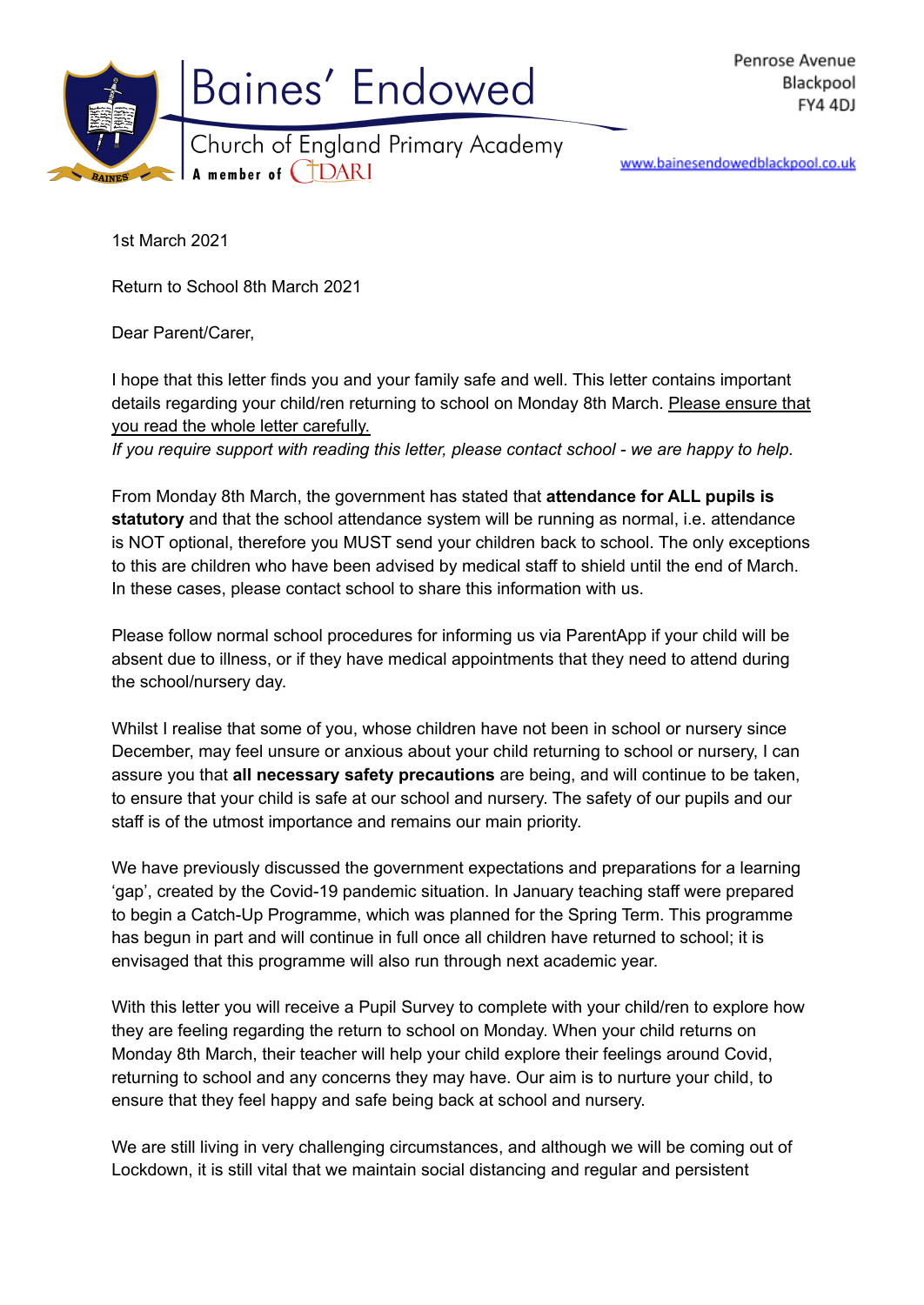hand-washing, in order to keep ourselves and our loved ones safe. We are still living with a pandemic and are thus still dealing with a crisis situation, therefore school will continue to ensure that our health and safety procedures in school and nursery reflect this.

### **Social Distancing in School and Nursery**

As in the Autumn Term, school and nursery will continue to operate in Social Learning Pods. Each Pod will encompass one Year Group, therefore, including Nursery, there will be nine Pods in total: two at Nursery and seven at school. Each Pod will have their usual set of scheduled times for the start/end of the day, breaktimes, lunchtime and toilet times. Once we have all pupils returning to school and nursery, **it is vital that children are brought to school/nursery and collected at the correct time**.

School and Nursery will continue to operate as we have been doing with regards to **cleaning and social distancing:**

- we will continue to maintain a cleaning regime, which ensures that toilets are cleaned each time they have been used by a Pod
- adults and children will remain in their Pod and will not mix with other Pods
- staff who need to work across more than one year group, will continue to follow the two metres distance rule
- within each Pod, government legislation will be followed: there will be no groups of tables; all pupils will continue to sit facing forwards and will have their own set of personal resources to use each day
- a one-way system will continue to operate in school and we will not be gathering together in the halls for collective Worship or assemblies, until it is safe to do so

# **Early Birds and Bridges**

end of the building to the School Office.

Children who currently have a place for Early Birds and Bridges can continue to use this service, however school is not able to offer any more places for these clubs, due to the fact that school is only able to look after children in our two halls. If your circumstances have changed and you are now classified as a Keyworker/Critical worker, under the Government's guidelines and you need a 'new' place, please email [bebridges@cidari.co.uk](mailto:bebridges@cidari.co.uk) or telephone the school office and we will endeavour to support you.

**An electronic form for Early Birds and Bridges places has been sent to all parents/carers please complete this by Wednesday 3rd March**. Children attending before school will receive a breakfast and children attending after school will be given a snack. We will continue to use the entrance nearest the small staff car park, at the opposite

# **Start and End Times for the School Day for Each Social Learning Pod**

*PLEASE NOTE: THESE ARRANGEMENTS ARE NOT FLEXIBLE AND MUST BE ADHERED TO.*

In order to limit crowds of people on our site at the start and end of each day, each Pod has its own start and end time and its own Entrance and Exit Door. Upon arrival at school, parents/carers will enter our site from the pavement via one of two gates: Nursery (near to the Children's Centre Building) or Year 5 Gate (at the far end of school, near to the rear car park). All parents/carers must follow the signs for social distancing and leave the site through the designated gate: Main Gate or Year 5 Gate. School is operating a one-way system via the Nursery Gate, leaving at the Main Gate: this will be the route for the majority of parents.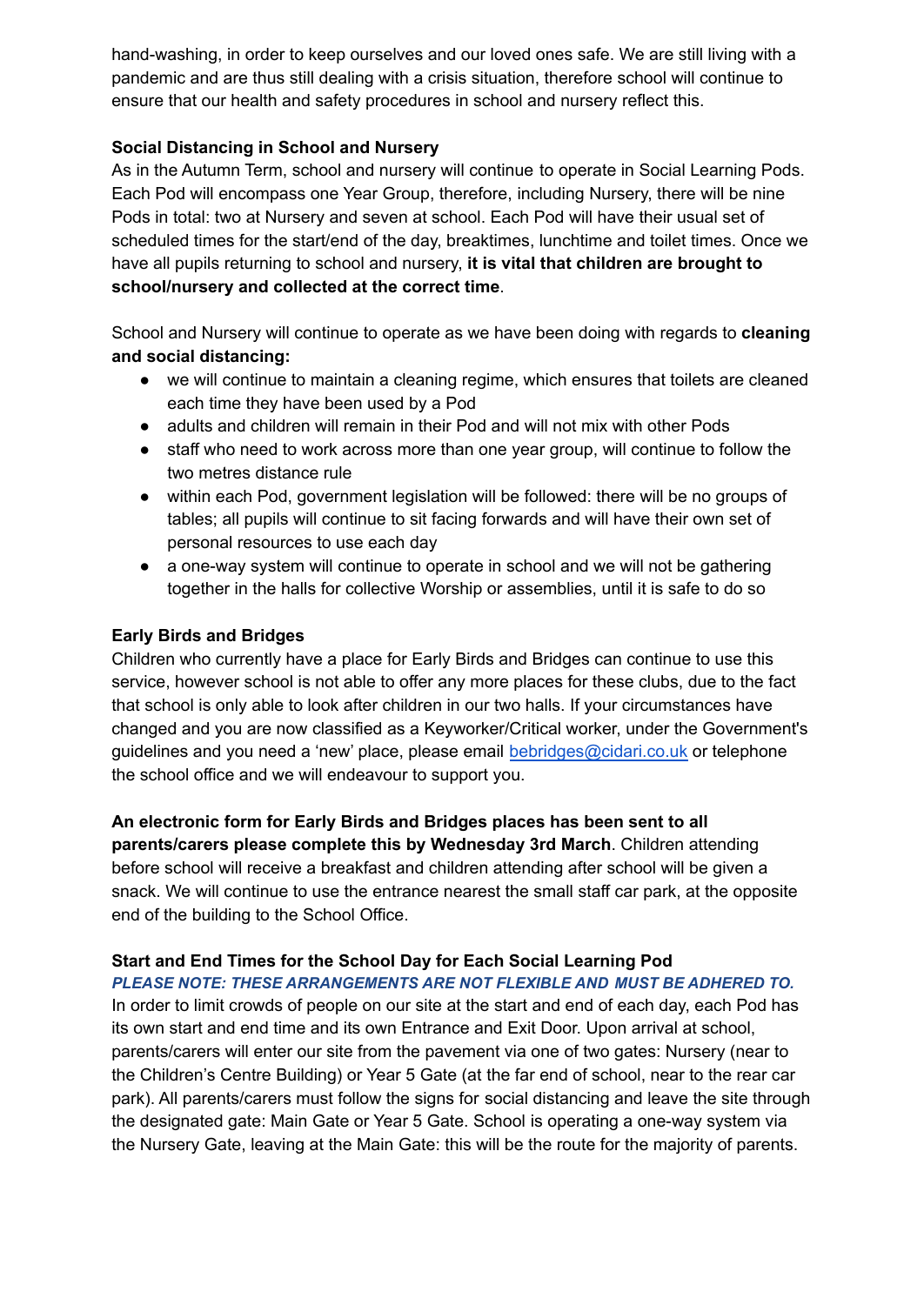Due to the large numbers of parents/carers who will be using this system, I must insist that you **DO NOT ARRIVE EARLY**, since we can not allow any parents/carers to wait on site. **To ensure the safeguarding of all of our children, all parents/carers must see their child into the care of a member of school staff.**

| Pod               | <b>Entrance Gate</b> | <b>Entrance and Exit Door</b> | <b>Start Time</b> | <b>Finish Time</b> |
|-------------------|----------------------|-------------------------------|-------------------|--------------------|
| <b>Nursery</b>    | <b>Nursery Gate</b>  | <b>Nursery Main Door</b>      | $9:00$ a.m.       | 3:00 p.m.          |
| <b>Reception</b>  | <b>Nursery Gate</b>  | <b>Reception Doors</b>        | 9:00 a.m.         | 3:00 p.m.          |
| Year 1            | <b>Nursery Gate</b>  | <b>Reception Doors</b>        | $8:50$ a.m.       | 3:10 p.m.          |
| <b>Year 1/2</b>   | <b>Nursery Gate</b>  | Year 1 and 2 Doors            | $8:40$ a.m.       | 3:20 p.m.          |
| Year <sub>2</sub> | <b>Nursery Gate</b>  | Year 1 and 2 Doors            | $8:40$ a.m.       | 3:20 p.m.          |
| Year <sub>3</sub> | Year 5 Gate          | Year 5 Door                   | $8:55$ a.m.       | 3:00 p.m.          |
| Year 4            | <b>Main Entrance</b> | Main Entrance                 | $8:45$ a.m.       | 3:15 p.m           |
| Year 5            | Year 5 Gate          | Year 5 Door                   | $8:45$ a.m.       | 3:10 p.m.          |
| Year <sub>6</sub> | Year 5 Gate          | Year 5 Door                   | $8:40$ a.m.       | 3:20 p.m.          |

# **Collecting Children at the End of the School Day**

All parents/carers will need to maintain a two metre distance when collecting their child from school.

- Nursery parents/carers should access the site via the Nursery Gate and once you have collected your child, please walk the length of the playground to the Main Gate to exit the site.
- Parents/carers of pupils in Reception, 1 and 2: your child will join you as you walk onto the playground and you will both be able to exit the school site at the Main Gate. There will be signs posted to help you.
- Parents/carers of Year 4 children will wait, at a distance of two metres, near the main office gates and the children will be brought out to you.
- Parents/carers of Year 3, 5 and 6 children will need to wait near the Year 5 Gate and your child will be brought out to meet you. Please wait at a distance of two metres, thank you.

### **Parking**

As we have requested in the past, please do not park on the yellow lines outside of school. They are there for the safety and protection of your children.There has already been one accident recently and we want to avoid any future accidents at all costs.

### **Uniform**

As in the Autumn Term, all children must wear their **full school uniform** to school from the 8th March. Children can bring a coat and a *small* bag/school reading bag to carry their reading book to and from school. On their PE day, pupils can come to school in their PE kit. Children must NOT bring any other personal items into school: no pencil cases or books from home, thank you. No mobile phones are allowed in school at all, since we are unable to store them for the children.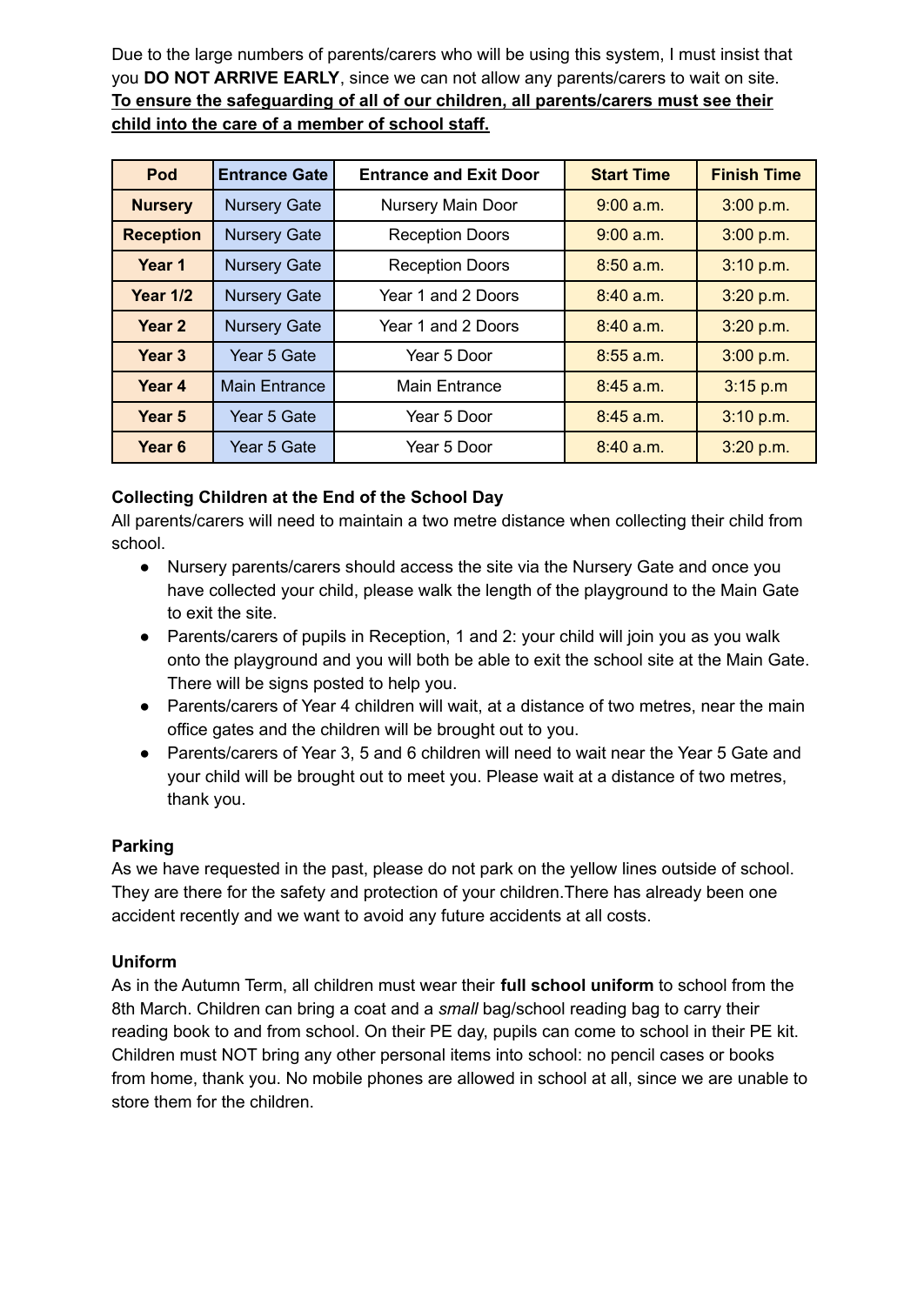**P.E.**

On P.E. day your child must come to school in tracksuit bottoms, P.E. t-shirt and their school jumper. The pupils will do all of their P.E. in one afternoon each week, to minimise pupils having to come to school in tracksuits on more than one occasion in a week. The PE Days are stated below:

| <b>P.E. Timetable</b> |                                     |  |  |
|-----------------------|-------------------------------------|--|--|
| Reception             | Tuesday                             |  |  |
| Year 1                | Monday                              |  |  |
| Year 1 / 2            | Wednesday                           |  |  |
| Year <sub>2</sub>     | Monday                              |  |  |
| Year <sub>3</sub>     | Wednesday                           |  |  |
| Year 4                | Tuesday**                           |  |  |
| Year <sub>5</sub>     | Tuesday<br>*Swimming on a Thursday. |  |  |
| Year <sub>6</sub>     | Friday                              |  |  |

*\*Year 5 will be Swimming on Thursday morning and will start on the first Thursday back: 11th March*

### **Year 4 Swimming**

\*\*Year 4 Swimming will commence on a Wednesday morning after the Easter Holidays.

### **Lunches**

All children, whether on school lunches or packed lunches will continue to eat their lunch with their Podmates in their classroom each day, except for every one in every six days, when their Year Group will eat lunch in the Dining Hall. On this day, pupils who have a school dinner, will be offered a hot meal and packed lunch children will bring their own lunch. Reception pupils will eat their lunch in the dining hall every day: this is to allow them to become familiar with dining routines.

Children on school dinners will be offered a sandwich lunch on two days each week and a hot 'takeaway' three times per week. These will be delivered to their classrooms on the days when they are not having the hot meal in the Dining Room. Mellors will continue to produce a healthy balanced menu for children to enjoy.

### **Breaktimes**

Each Pod will have their own designated breaktime in the morning, at lunchtime and in the afternoon, to ensure that they get exercise and fresh air throughout the course of the school day.

### **Resources**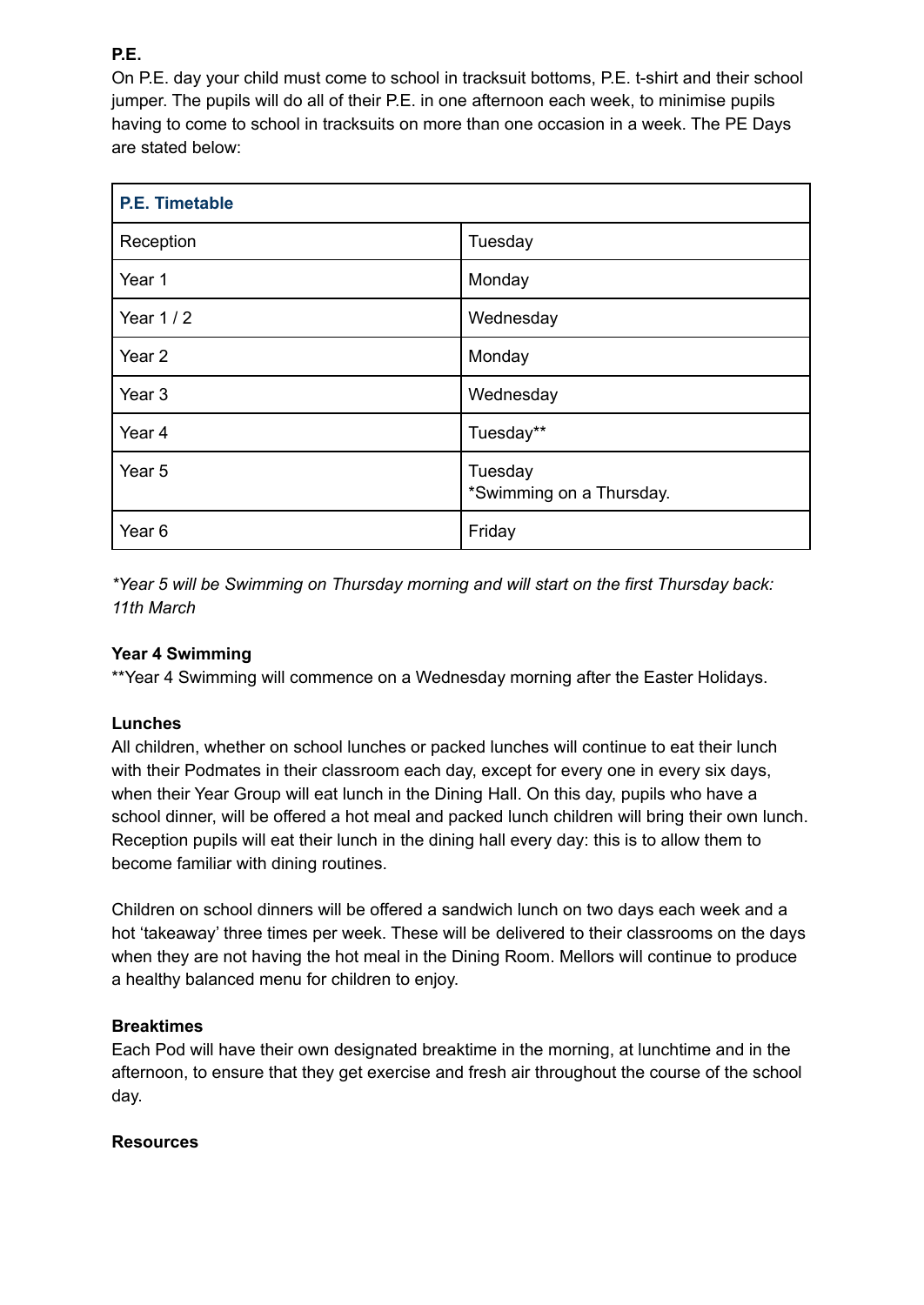Each child will have their own allocated desk and chair, that will be their personal space whenever they are in school. At their desk, they will have their own personal resources: pencil and ruler. Resources that must be shared between Pods will be sanitised using appropriate spray or wipes after each use. Where possible, resources will be left for several days before they are used again. Children will be allowed to bring their school reading book home. Each Pod will be given a day to return their reading books; these books will be kept out of circulation for one week and will then be returned to the reading scheme for other children to choose.

### **Return of Borrowed IT Kit**

Further information will follow on the procedures for how to return any borrowed IT kit.

#### **Online Classrooms**

Online classrooms will continue to be used as part of our curriculum and for homework. If any families are asked to self-isolate, children who are unable to attend school will receive lessons via the online classroom. Due to teachers moving back to full class teaching in school from 8th March, they will not be available online during the hours of 8:30 a.m. until 5:30 p.m. Any work and messages will be picked up at the end of the teacher's school day. Thank you.

#### **Safeguarding**

A copy of our Covid Policy and Risk Assessment is available on our website, you can find them through this link [Policies](https://bainesendowedblackpool.co.uk/policies-2/).

*It should be noted that mobile phones must not be used when you are on the school premises, due to safeguarding restrictions.*

#### **Our School Mission Statement and Twelve Core Values**

I'd like to finish by reflecting on our Mission Statement and Values, which inform, guide and support us in everything that we do and should be modelled by all members of the Baines' Academy community. Sadly, on occasion, I have had to remind some parents/carers of their role in upholding our values. Staff, pupils and other parents do not come to our school and nursery to witness behaviour or language that is not suitable for children, therefore I insist that all behaviour on our site is exemplary, whether you are a pupil, staff member, governor or parent/carer - there are no exceptions to this rule. Any behaviour which offends our Mission Statement and/or school values will be dealt with seriously.

The information included in this letter is current at the time of my sending it to you. I will monitor the information from the government closely and will contact all parents/carers with any relevant updates or amendments.

Myself and all of the staff are really looking forward to seeing all of the children back in school next week - we have missed them all.

Take care.

Yours sincerely